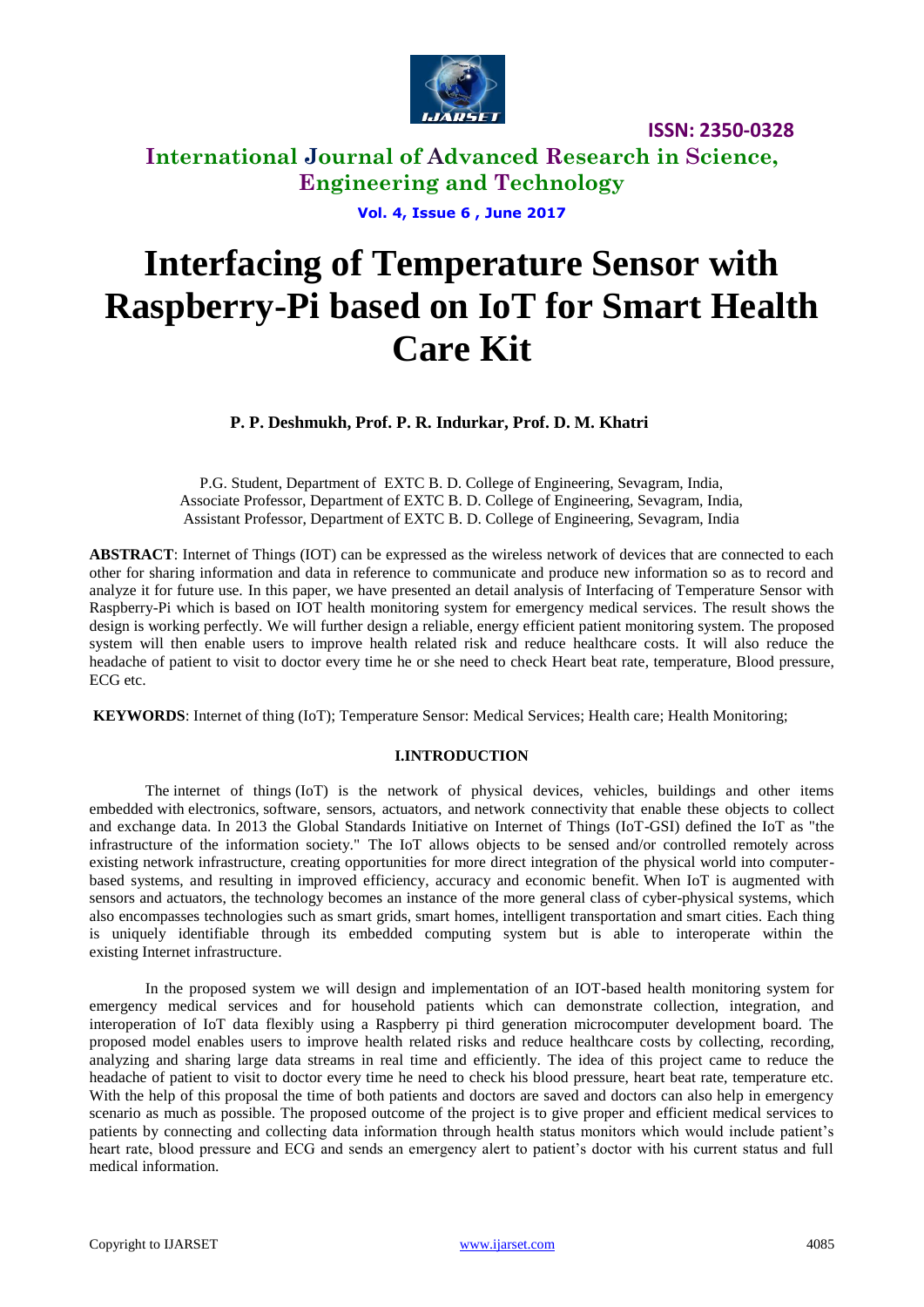

## **International Journal of Advanced Research in Science, Engineering and Technology**

### **Vol. 4, Issue 6 , June 2017**

 At present, due to busy life style health negligence on is increased which causes in large number of diseases among people. And every time visiting a doctor is not an easy option for patients so this system will keep track of patient's activity and his vitals. And send them to remote servers from where it can be accessed by doctors as well as patient himself. [10]

### **II. VITAL SIGNS**

Vital signs are used to measure the body's basic functions. These measurements are taken to help assess the general physical health of a person, give clues to possible diseases, and show progress toward recovery. The normal ranges for a person's vital signs vary with age, weight, gender, and overall health. There are four main vital signs: body temperature, blood pressure, pulse (heart rate), and breathing rate.

Body Temperature: The average body temperature is 98.6 degrees Fahrenheit, but normal temperature for a healthy person can range between 97.8 to 99.1 degrees Fahrenheit or slightly higher. Body temperature is measured using a thermometer inserted into the mouth, anus, or placed under the armpit. Body temperature can also be measured by a special thermometer inserted into the ear canal.

Any temperature that is higher than a person's average body temperature is considered a fever. A drop in body temperature below 95 degrees Fahrenheit is defined as hypothermia. Keep in mind that temperature can vary due to factors other than illness or infection. Stress, dehydration, exercise, being in a hot or cold environment, drinking a hot or cold beverage, and thyroid disorders can influence body temperature. Because older adults do not control body temperature as well as younger adults, older adults may be ill without ever displaying signs of a fever.

Blood pressure: Blood pressure is the measurement of the pressure or force of blood against the walls of your arteries. Blood pressure is written as two numbers, such as 120/80 millimeters of mercury (mm Hg). The first number is called the systolic pressure and measures the pressure in the arteries when the heart beats and pushes blood out to the body. The second number is called the diastolic pressure and measures the pressure in the arteries when the heart rests between beats.

### **Factors that can influence a blood pressure reading include:**

Stress, Smoking, Cold temperatures, Exercise, A full stomach, Full bladder, Caffeine, alcohol consumption, Certain medicines, Gaining or losing weight, Salt intake.

If you are taking your blood pressure, beware of these factors when reading your measurements. If someone else is taking your blood pressure, be sure to tell him or her of any these possible causes you may have for high blood pressure. Also know that the blood pressure stations often available at drug stores and grocery stores are not considered accurate measures of your blood pressure.

Pulse: Your pulse is the number of times your heart beats per minute. Pulse rates vary from person to person. Your pulse is lower when you are at rest and increases when you exercise (because more oxygen-rich blood is needed by the body when you exercise). A normal pulse rate for a healthy adult at rest ranges from 60 to 80 beats per minute. Women tend to have faster pulse rates than men. Your pulse can be measured by firmly but gently pressing the first and second fingertips against certain points on the body—most commonly at the wrist or neck (but can also be measured at the bend of the arms, in the groin, behind the knees, inside the ankles, on the top of the feet, or at the temple area of the face)—then counting the number of heart beats over a period of 60 seconds.

A faster than average pulse can indicate such health problems as infection, dehydration, stress, anxiety, a thyroid disorder, shock, anemia, or certain heart conditions. A lower than average pulse may also be a sign of a heart condition. Some medications, especially beta blockers and digoxin, can slow your pulse. A lower heart rate is also common for people who get a lot of exercise or are athletic.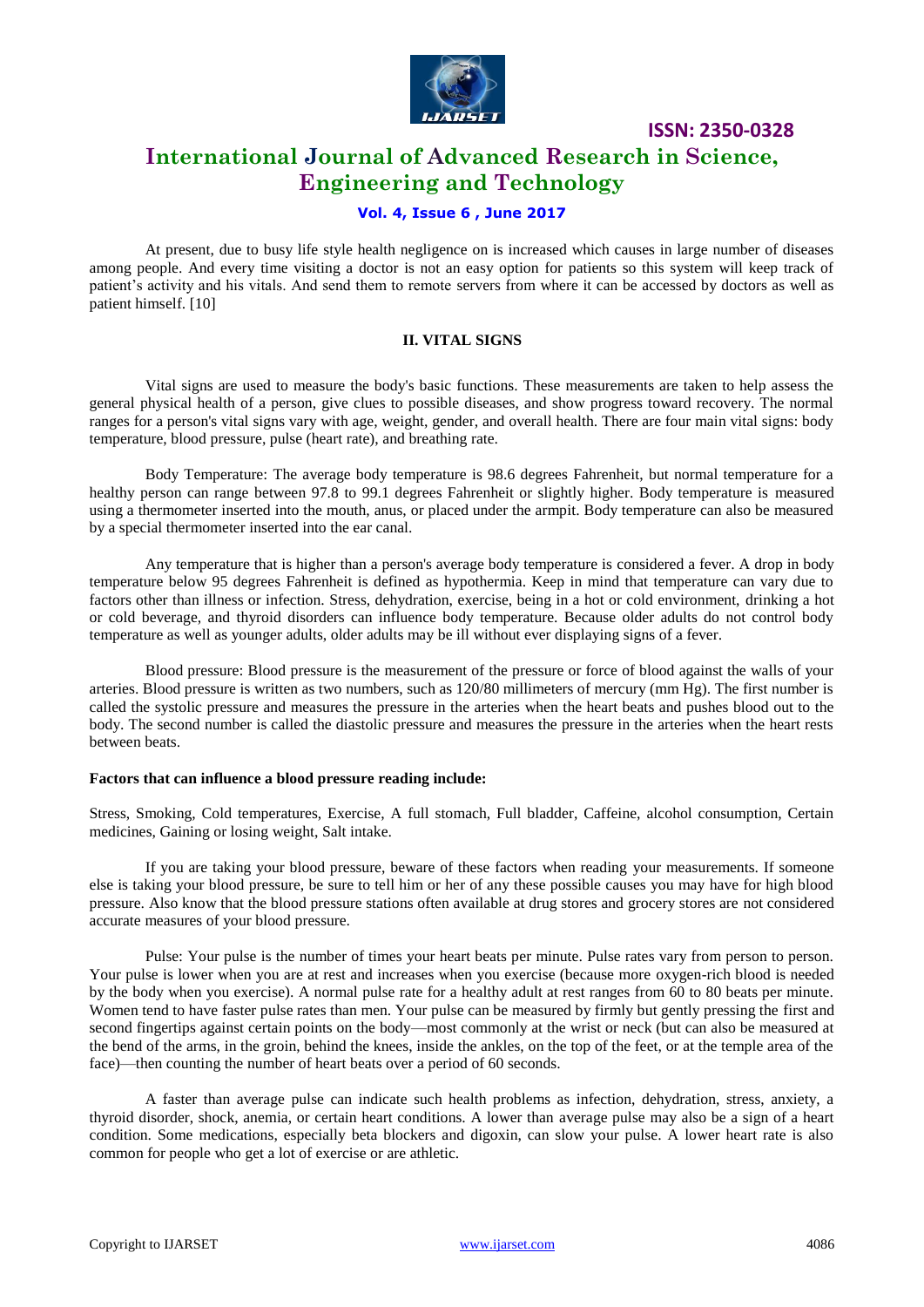

## **International Journal of Advanced Research in Science, Engineering and Technology**

### **Vol. 4, Issue 6 , June 2017**

If checking your pulse, your pulse rate should not be routinely less than 60 beats per minute. The beats also should be equally spaced out, not excessively strong (would indicate a heart that is working hard), and no beats should be missed.

Respiratory rate: A person's respiratory rate is the number of breaths you take per minute. The normal respiration rate for an adult at rest is 12 to 20 breaths per minute. A respiration rate under 12 or over 25 breaths per minute while resting is considered abnormal. Among the conditions that can change a normal respiratory rate are asthma, anxiety, pneumonia, congestive heart failure, lung disease, use of narcotics, or drug overdose.

### **III.INTERFACING OF TEMPERATURE SENSOR WITH RASPBERRY-PI**

The LM35 is an integrated circuit sensor that can be used to measure temperature with an electrical output proportional to the temperature (in **º**C) .You can measure temperature more accurately than a using a thermostat. The sensor circuitry is sealed and not subject to oxidation, etc. The LM35 generates a higher output voltage than thermocouples and may not require that the output voltage be amplified.



Figure 1: Temperature sensor-The LM35

 It has an output voltage that is proportional to the Celsius temperature. The scale factor is .01V/**º**C The LM35 does not require any external calibration or trimming and maintains an accuracy of +/-0.4 **º**C at room temperature and +/- 0.8 ºC over a range of 0 ºC to +100 **º**C.

The figure below shows the Interfacing of Temperature Sensors with Raspberry-Pi.



Figure 2: Interfacing of Temperature sensors with Raspberry-Pi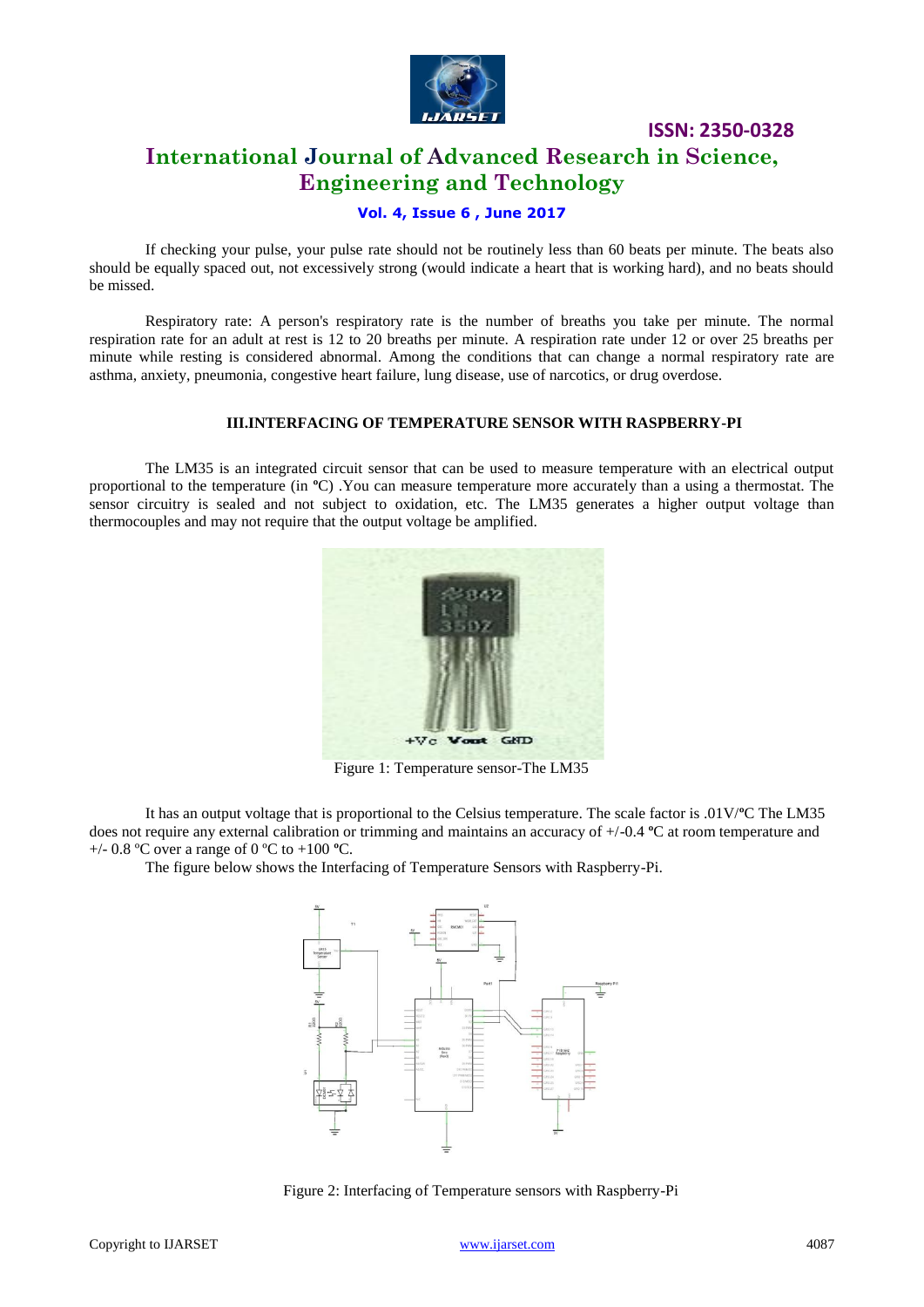

# **International Journal of Advanced Research in Science, Engineering and Technology**

### **Vol. 4, Issue 6 , June 2017**



Figure 3: Circuit Diagram of Temperature sensors with Raspberry-Pi

The circuit consists of 3 sensor Heartbeat Blood pressure and temperature sensor. All sensor gives analog output and raspberry pi 3 has no ADC that's why we are using atmega 328 as converter for sensors.

Lm 35 temperature sensor used to measure values of temperature in gives linear output of 10mv per degree Celsius rise. So it is connected to 10 bit ADC of our atmega 328 microcontroller which reads the data from sensor and converted it into voltage value by multiplying actual value with 4.887 .and gives output in degree Celsius and further converted into Fahrenheit and sent to raspberry pi using Serial communication.

The second sensor is blood pressure sensor which is interfaced to atmega 328 using serial interface with one communication. It gives data in form of systolic and diastolic pressure. Also the heartbeat sensor which is shown separately in the above circuit is part of sensor module which gives the heart beat pulses value per minute which are used for calculation of respiration rate of person.

### **IV. COMPARATIVE ANALYSIS**

Table below shows the Comparative analysis of Temperature Sensors with Raspberry-Pi.

|                                                                  | [1] Parameters                                                                  | $\mathbf{[2]}$          | $\mathbb{E}$                                                        | [4]                                                                                       | <b>Propose</b><br>work                                                                         |
|------------------------------------------------------------------|---------------------------------------------------------------------------------|-------------------------|---------------------------------------------------------------------|-------------------------------------------------------------------------------------------|------------------------------------------------------------------------------------------------|
| <b>Sensors</b><br>using<br><b>Monitored</b><br><i>parameters</i> | • Temperature<br>sensor RTD PT<br>100<br>•Pressure<br>sensor<br><b>MPX 5050</b> | •Temperatur<br>e sensor | •Temperature<br>sensor LM-35<br>$\cdot$ ECG sensor<br>•Heart sensor | •Heart beat<br>$sensor(XD -$<br>58C pulse<br>sensor)<br>$-LM-35$<br>temperature<br>sensor | •Heart beat<br>sensor<br>•temperature<br>sensor<br>•Blood<br>pressure<br>sensor<br>•ECG sensor |

#### **Normal Temperature Ranges**

|             | Men                     | Women                  | Overall                 |  |
|-------------|-------------------------|------------------------|-------------------------|--|
| <b>Oral</b> | $35.7 - 37.7^{\circ}$ C | $33.2 - 38.1^{\circ}C$ | $332 - 382^{\circ}C$    |  |
| Tympamic    | $35.5 - 37.5$ °C        | $35.7 - 37.5$ °C       | $35.4 - 37.8^{\circ}$ C |  |
| Axilla      |                         |                        | $35.5 - 37.0^{\circ}$ C |  |
| Rectal      | $36.7 - 37.5^{\circ}$ C | $36.8 - 37.1^{\circ}C$ | $34.4 - 37.8^{\circ}C$  |  |